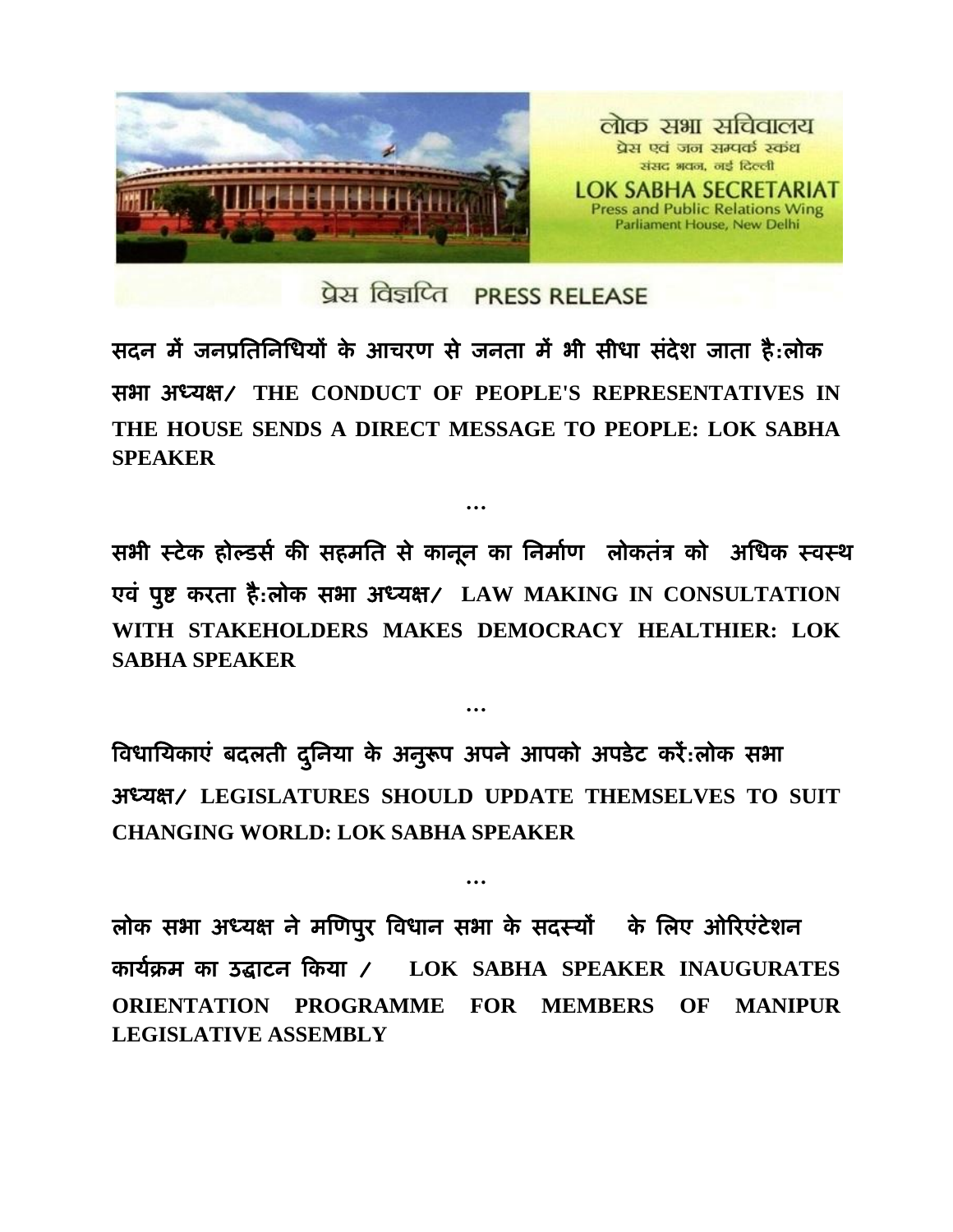**New Delhi, June 6, 2022:** Inaugurating an orientation programme for Members of the Manipur Legislative Assembly, organized by PRIDE of Lok Sabha Secretariat at Parliament House, Lok Sabha Speaker Shri Om Birla opined that the conduct of the people's representatives in the House is not limited to the House but has an impact at several levels. There is also a direct message in the public. He cautioned that the public feels that their people's representatives are making the best use of the House and therefore discipline and dignity in the House should be an essential part of the behaviour of the people's representatives.

On this occasion, Shri Birla also released a Coffee Table book titled "PRIDE: Congruency, Cohesion & Continuity", brought out by PRIDE of Lok Sabha Secretariat. Shri B. L. Verma, Minister of State in the Ministry of Development of North Eastern Region and Minister of State in the Ministry of Co-operation was also present on this occasion.

He stressed that only when a law is framed with the consent of all stakeholders, democracy becomes healthier and stronger. In this regard, he advised that when a proposal is brought in the House, the people's representatives should communicate it with their constituents at their respective levels and seek opinions from the people of the area on the draft or proposal of that bill.

Shri Birla further suggested that our legislatures should update themselves to suit the changing world. In this regard, he said that information technology can be very effective in connecting the people with the legislature. Stating that under the 'One Nation-One Legislative Platform', i.e. e-Vidhan, legislatures of the entire country are to be brought on a digital platform, he hoped that it will be a portal which will not only technologically develop our parliamentary system but also work to interconnect all the representative bodies of the country.

Shri Birla further said that for North-East India, neither can we compromise on development nor with their wonderful culture. We have to take both development and culture together and move forward on the path of development through culture, he opined.

Referring to the rich heritage of the Manipur Legislative Assembly, he said that in the last 50 years, it has contributed to strengthening and enriching the legislative tradition of the country through its functioning. He said that many people oriented legislations have been passed by the Manipur Legislative Assembly over the years to bring about a positive change in the standard of living of the common people.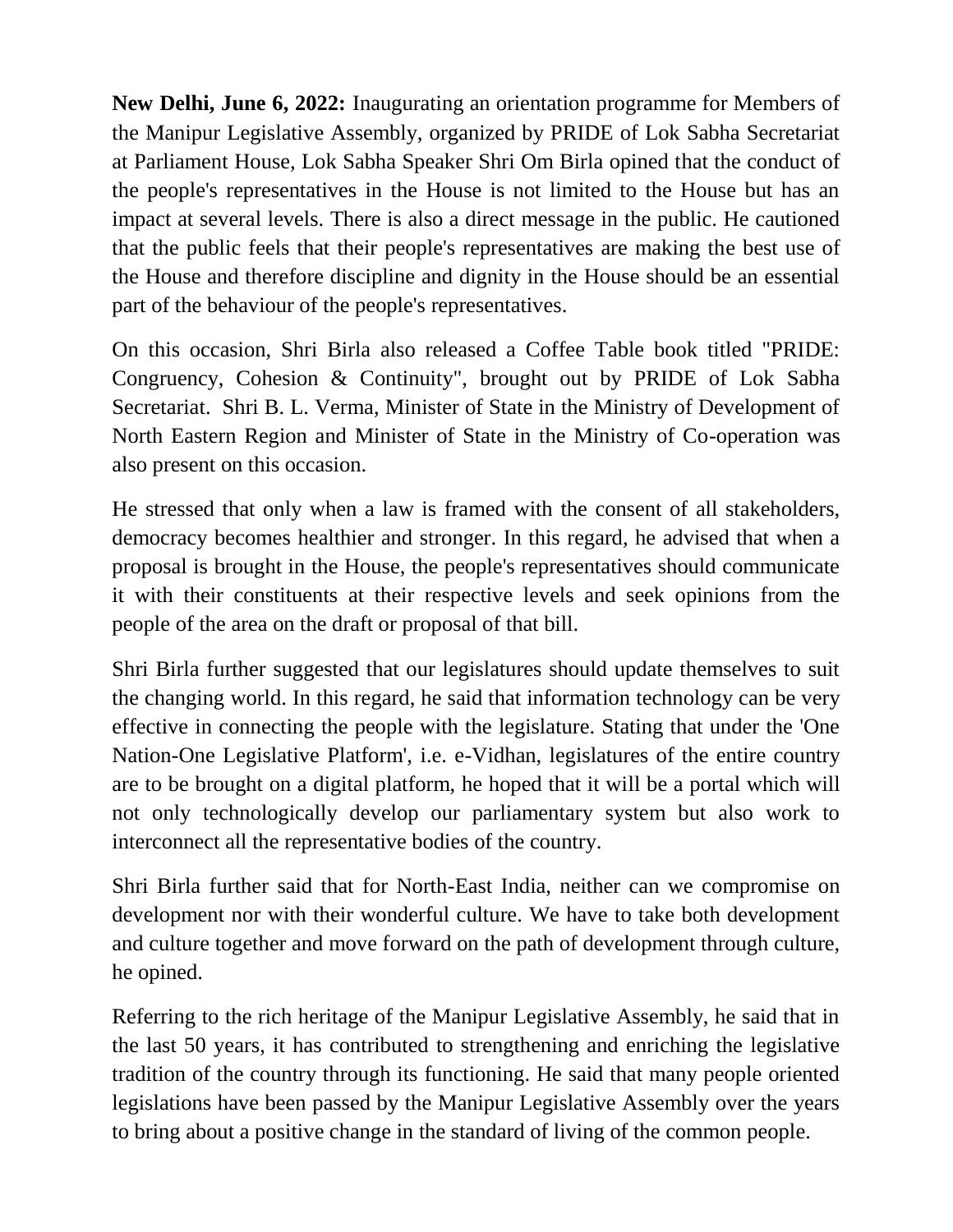Noting that the Manipur Legislative Assembly has a mix of young and experienced MLAs, he advised that first-time elected MLAs should take advantage of knowledge of the experienced and senior MLAs of the House. They should try to understand from them the nuances of rule-law making. He said that the MLAs should study these rules and procedures, study the Constitution, which will enable them to perform their work as an outstanding legislator.

19 members of Manipur Legislative Assembly are participating in this orientation programme.

नई कदल्री**, 6** जून **2022 :** भणणऩुय ववधान सबा के सदस्मों के तरए PRIDE, रोक सभा सचिवालय द्वारा संसद भवन में आयोजित ओरिएंटेशन कार्यक्रम का उद्घाटन कयिे हु ए रोक सबा अध्मऺ श्री ओभ वफयरा ने ववचाय व्मक्त ककमा कक सदन भें जनप्रतिनिधियों का आचरण सिर्फ सदन तक सीमित नहीं रहता जिल्कि उसका प्रभाव कई स्तरों पर पड़ता है। जनता में भी सीधा संदेश जाता है। उन्होंने चेताया कि जनता को यह भरोसा होता है कि उनके जनप्रतिनिधि सदन का सर्वश्रेष्ठ उपयोग कर रहे हैं और इसलिए सदन में अनुशासन और मर्यादा जनप्रतिनिधियों के व्यवहार का अनिवार्य अंग होना चाहिए।

इस अवसर पर श्री बिरला ने लोक सभा सचिवालय के PRIDE द्वारा प्रकाशित "PRIDE: Congruency, Cohesion & Continuity", नामक कॉफी टेबल बुक का विमोचन भी किया। पूर्वोत्तर क्षेत्र विकास मंत्रालय में राज्य मंत्री और सहकारिता मंत्रालय में राज्य मंत्री श्री बी एल वर्मा भी इस अवसर पर उपस्थित थे।

उन्होंने जोर देकर कहा कि जब सभी स्टेक होल्डर्स की सहमति से कानून का तिर्माण होता है, तभी लोकतंत्र अधिक स्वस्थ एवं पुष्ट होता है। इस विषय में उन्होंने परामर्श दिया कि सदन में जब कोई प्रस्ताव लाया जाए , तो जनप्रतिनिधि अपने-अपने स्तर पर अपने क्षेत्रवासियों से उस पर संवाद करें और क्षेत्र के लोगों से उस बिल के ड्राफ्ट या प्रस्ताव पर राय जानें। उन्होंने विश्वास व्यक्त किया कि इस तरह से बेहतर कानून का निर्माण होगा।